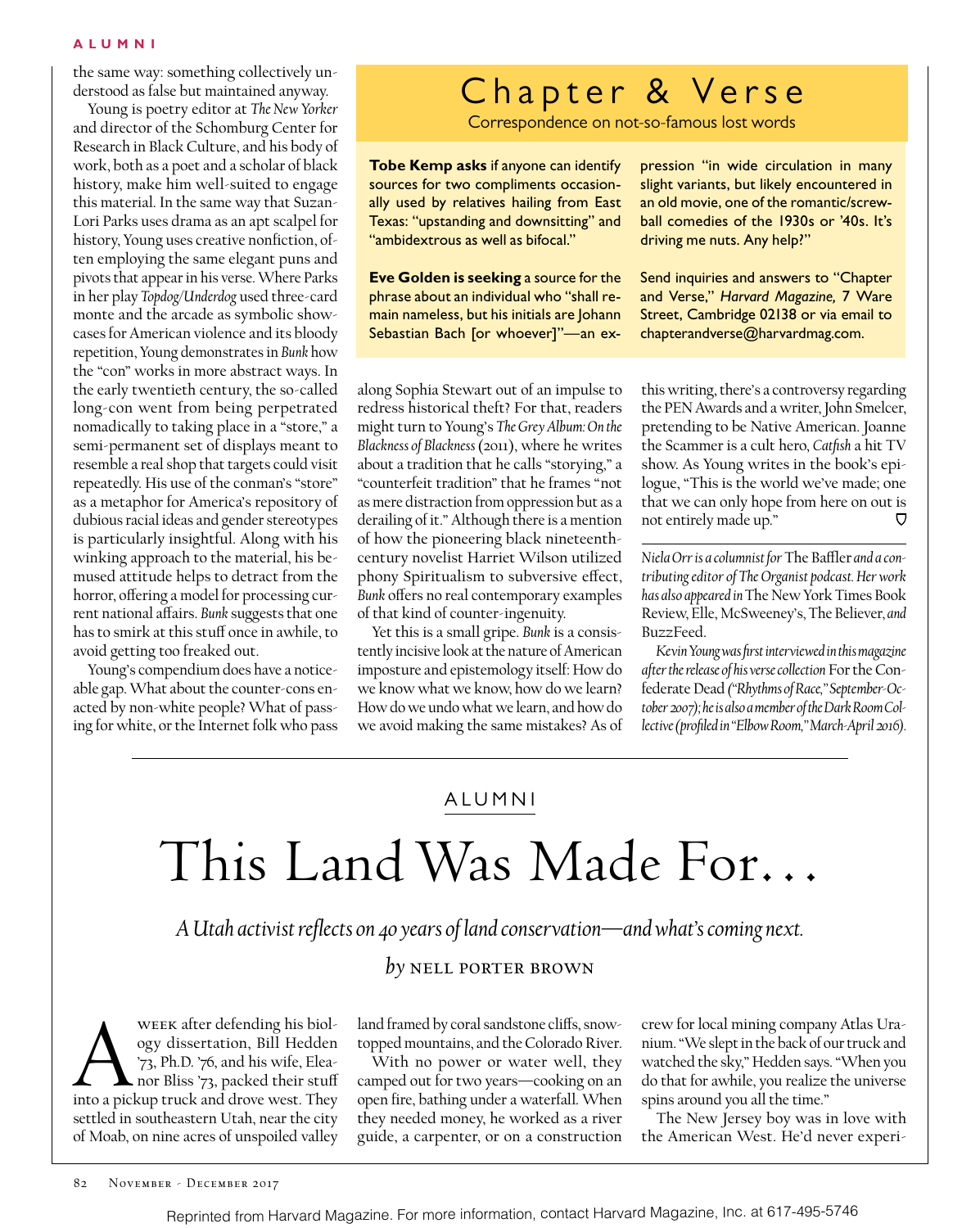enced wide-open, wild country, or been so attuned to the sun, rain, and clouds, in a place where it seemed he could walk forever and not see a person.

 It helped that Bliss, from Salt Lake City, knew her way around red rock and rattlesnakes. They had \$5,000 in savings to slowly build a homestead, and for emergencies. But even without that, says Hedden, who is now the executive director of the Grand Canyon Trust, nothing, not even a promising career in neurobiology, would have stopped him from at least trying to build a life among boundless beauty. "The canyons stunned me," he said in a speech last year at the University of Colorado Law School's Getches-Wilkinson Center for Natural Resources, Energy, and the Environment. "If my life of activism has amounted to any-

thing, it was all nascent in those first days of awe and delight."

Within two years Hedden was more than reveling in this "desert idyll"; he began protecting it. Prompted by the Arab oil embargo and the energy crisis, the U.S. Department of Energy (DOE) was looking to build a nuclear waste dump. Moab, a uranium hub since the 1950s, was home to generations of mining and ranching families used to industrial jobs and detritus, and southeastern Utah officials were in favor of the project. Hedden was not.

For one, it would have sacrificed Canyonlands National Park: nearly 336,000 acres where the Green and Colorado Rivers meet in primitive high desert filled with sandstone canyons, buttes, mesas—unique rock formations millions of years in the making. "They would have had a train running through Moab and some of the country's most extraordinary and historic landscapes, carrying nuclear waste from all over the United States," he says. He wrote an oped for the local newspaper, went to a few meetings, and then the governor appointed him to a task force on the issue, where Hedden became the leading voice of opposition.

The waste repository search dragged on until 1984, when the DOE named 10 sites for further study, none of them in Utah. (Congress ultimately chose Yucca Mountain, in Nevada; nothing's been built yet.) Hedden kept up with land-use issues across the West,



but was absorbed with family life—he and Bliss had built a small house on their land in Castle Valley, had daughters in 1979 and 1982, and kept a garden and fruit trees, which produced much of their food. "We were lucky if we had \$1,000 in the bank, but it was really a rich time for us," he says, "rich in *time.*" He'd also started making furniture, eventually selling pieces at a fashionable Santa Fe gallery.

 They were among a small but noticed influx of newcomers living largely off the land around Moab. The local culture was relatively conservative, and the Sagebrush Rebellion, which has never really died away in Utah, was actively promoting local control over public lands. "Tensions were in the air," Hedden says. Grand County sheriff's deputies often came to the valley, suspicious of what else was being cultivated in those vegetable plots. "And they were right," he says, laughing now. "I think it's OK to say that—the statute of limitations must be up. Oh, I don't care!"

The true threat, however, was the death of the region's economic engine, in 1984. "Everyone voted for Ronald Reagan here in Utah, and then when he did what he said he was going to do—pull the energy subsidies—the uranium industry was over, and within days Moab had lost 35 percent of its employment and went into a pretty long and desperate economic slump in the middle of the 1980s," Hedden recalls. Then it began to catch on as a mountain-biking mecca.

**Hedden in the northern section of Utah's Bears Ears National Monument. Behind him are the Six Shooter Peaks, where, he says, "the U.S. Department of Energy wanted to build a nuclear waste plant."**

That "turned Moab's trickle of tourists into a torrent," according to a 1996 *Christian Science Monitor* article, and helped trigger a larger demographic shift that's still transforming the region's economy and politics: "In what some see as the emergence of the 'New West,' there's a growing movement here to forge a consensus around preserving the natural environment." Some did foresee (and fear) what Moab would become today—a booming commercial gateway for outdoor recreation that includes thousands of world-class rock-climbing routes. The city of 5,200 residents bloats to between 15,000 to 30,000 people on weekends, and reaps a fair share of the state's \$8.4-billion tourist industry. Arches National Park alone, a 10-minute drive from downtown, reported 211,706 "recreation visits" in June, up nearly five-fold from the same period in 1979. Construction of hotels, restaurants, outdoor-service companies, and second homes has basically kept pace.

Back in the early 1990s, at the start of this transition, Hedden mostly stayed out of the political fray, but admits he was always appalled by what he heard: debates over grazing "rights" ("Grazing on public land is a privi-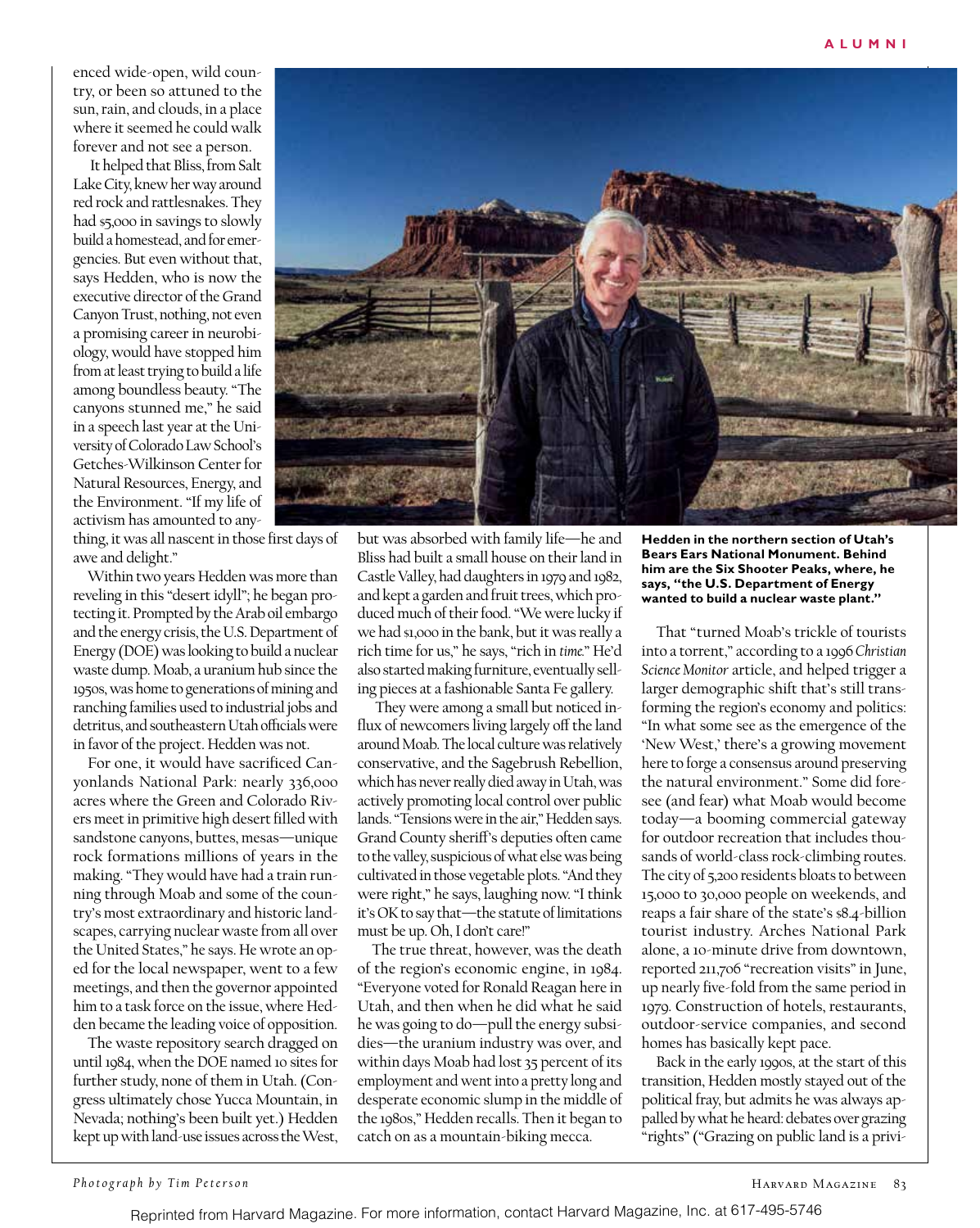

**Hedden doing what he loves on Warner Lake in Manti-La Sal National Forest, not that far from his backyard** 

lege, not a right," he notes, and cows wreak havoc on fragile, arid land); the sacrosanct "right" most Utahans seemed to voice about being able to do "whatever they wanted, wherever they wanted"; the simplistic blaming of the federal government for the miningindustry collapse.

But then, he says, one controversial "boondoggle" known as the Book Cliffs Highway became a crisis. The 43-mile truck route was to run "through the largest unprotected roadless area in the Lower 48," Hedden says, from the hydrocarbon fields in the Uinta Basin through wilderness to Interstate 70, and connect to transcontinental rail lines.

Amid public outcry,  $\geq$  the Grand County gov-

ernment—a three-man "old boy" commission that he says had long run the show—was replaced by a seven-seat council. Asked by fellow county residents to run for a spot, Hedden did, and won it in early 1993, beating out a dozen others on a "nonideological" platform that emphasized practical concerns. The Book Cliffs Highway was defeated, although just last year a coalition of county officials put it back on the table—evidence to Hedden "that no truly terrible idea ever goes away."

As a new councilman, he focused on shifting precious mineral-lease monies and revenues from royalties on federal lands away from supporting the highway and toward keeping the local hospital afloat, upgrading telecommunications infrastructure, and improving the school system.

It was a wild time. Every meeting of the new council "was standing-room only and filled with angry people. The Sagebrush Rebellion [proponents] were sure," he says, that "a bunch of crazy environmentalists were taking over, that we would re-introduce wolves onto public lands"—but really those first two years in office were consumed with "dealing with financial mismanagement that had left us with a county budget a half a million dollars in the red." At the next election, the galvanized traditional forces won back some seats, so the body, he says, was ideologically split between progressives and mining and rancher-minded councilors, and one person who was "just a nice guy."

Hedden quickly saw that this group of relative amateurs—he includes himself de-



### **A New England Classic near Harvard Square**

6 Donnell Street, Cambridge Garage Parking

6Donnell.com 4 Bed | 3.5 Baths Private Fenced Yard



**Charles Cherney** 1073 Massachusetts Ave. Cambridge, MA 02138 617.733.8937 CambridgeRealEstate.com

## *Harvard Magazine*  **on the go**

### **Responsive. Clean. Intuitive.**

We have redesigned our mobile experience with you, our readers, in mind. Harvardmagazine.com is now a fully responsive mobile site optimized for smartphones and tablets, with a cleaner, sleeker look. Navigating between stories and discovering interesting content has never been easier. Check out our new features on your mobile device today.



## **HM**▶ harvardmagazine.com

Reprinted from Harvard Magazine. For more information, contact Harvard Magazine, Inc. at 617-495-5746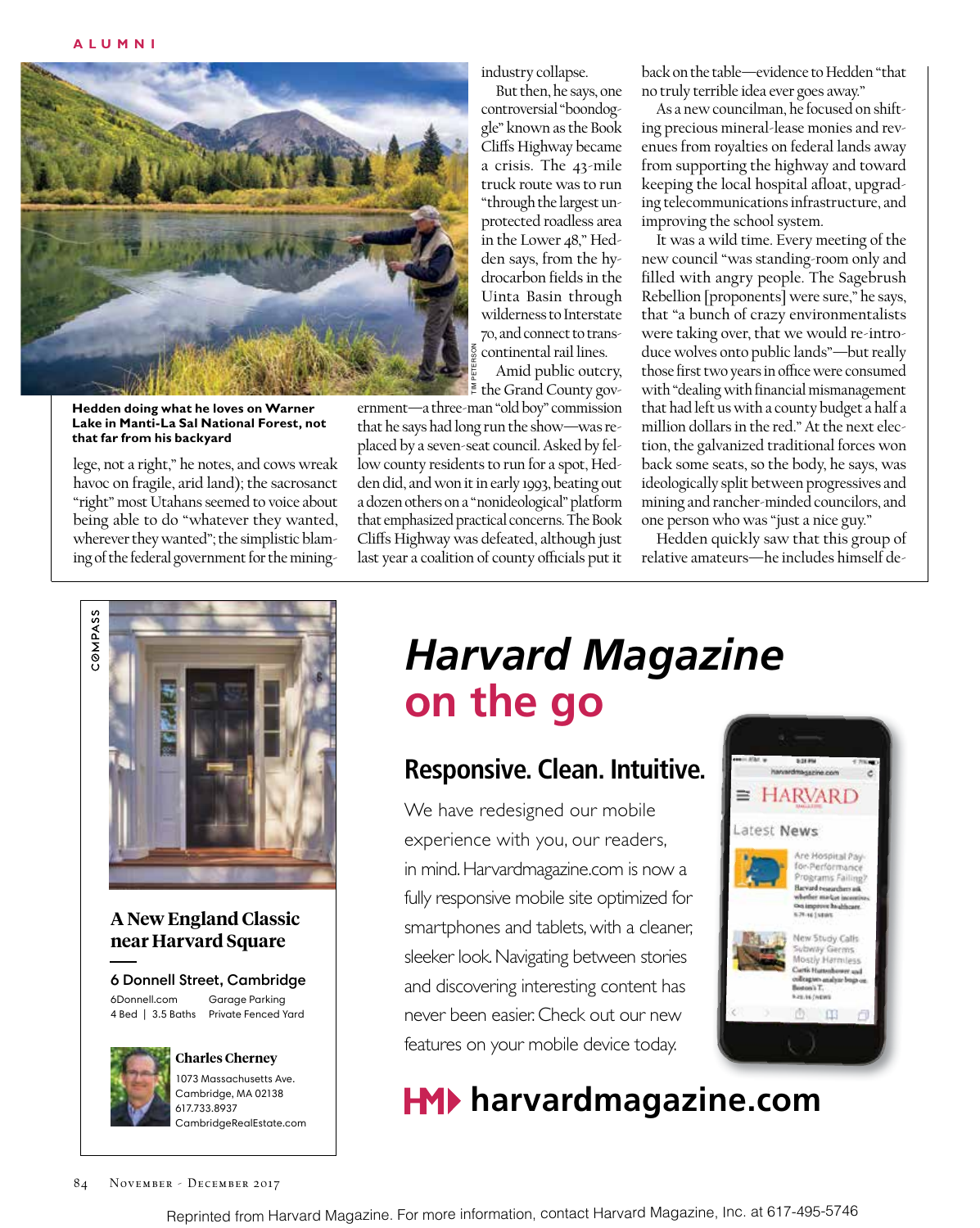spite his scientific training—was routinely charged with making hugely consequential decisions about public-land use and influencing federal policy. The "nice guy" cast the deciding vote to open part of Moab's watershed, the Mill Creek Canyon, to development, Hedden says, yet after the meeting asked if the land in question was "up behind the old drive-in movie theater?" It's far from the only example of locals "*not* knowing best" that Hedden can reel off after four decades of conservation work.

Hedden does understand scientific data and debates over balancing uses of terrain, especially over the long haul. He went to Harvard wanting to be a marine biologist, then shifted focus as a student of Gund research professor of neurosciences John E. Dowling. But, he says, "At that point all the experiments were mortal and I just decided I couldn't kill animals anymore." He'd already taken a few trips out west with Bliss, and decided he'd "go out there and do something else. I figured if that didn't work out, I could go back to science."

Three years into his new political life, Hedden was hired by the Grand Canyon Trust (GCT) as the Utah conservation director, which meant expanding his activism and no longer relying on woodworking to support his family. Then he took the helm in 2002.

The environmental-advocacy organization was founded by a group that included then-Arizona governor Bruce Babbitt, LL.B. '65, in

1985. It seeks to safeguard the greater Grand Canyon region from destructive mining and other development, and is currently involved in the six-year battle against the proposed Grand Canyon Escalade resort and gondola

(meant to take up to 10,000 visitors from the East Rim to the canyon floor each day), in support of the Native American campaign against the project, Save the Confluence. (The project is up for a vote by the Navajo Nation Council in October). GCT also joins in the long-running fight that includes Native Americans, against a massive commercial complex on the South Rim—hotels,  $\frac{6}{9}$ homes, shops, restaurants—proposed by the Italian-owned Stilo Development Group USA. That would require drilling into the aquifer that supplies seeps, springs, and streams in the Grand Canyon. "They would NAGELESTOCK.COM/ALAMY STOCK PHOTO

dry up the things that support wildlife and even make it impossible for people to hike there," Hedden says. "Water is already such a precious resource."

GCT encompasses the entire Colorado Plateau. Its roughly 130,000 square miles sprawl across the Four Corners region and include the Colorado River and its tributaries (on which 40 million people depend for water); 55 national parks, monuments, and wilderness areas; and the territory of the Navajo Nation, which covers the lower third of the plateau, south of Moab. Projects are based primarily in northern Arizona and southern Utah. GCT was instrumental in obtaining protection for Bears Ears, a 1.35-million-acre tract located north of the Navajo Nation, designated a National



**Arches National Park, near Moab, Utah**

Monument by the Obama administration. Named for two 8,700-foot buttes and, Hedden notes, among the richest archaeological districts in the country, Bears Ears is considered sacred ancestral homelands by many of the area's Native American tribes. GCT is now in full-on defense mode because Bears Ears and Grand Staircase-Escalante National Monument (also within the plateau) are under threat from U.S. Secretary of the Interior Ryan Zinke. At press time, a



### Aloian Scholars

**The Harvard Alumni Association (HAA)** has named Aldís Elfarsdóttir '18, of Eliot House, and Hannah Smati '18, of Adams House, the 2017 David and Mimi Aloian Memorial Scholars for enriching communal life of the Houses.

As the Resource Efficiency Program (REP) undergraduate representative for her House and a former member of the University's Climate Change Task Force, Elfarsdóttir, of Belmont, Massachusetts, is committed to sustainability issues. She has created programming for compostables and zero waste at House events. Her project, "Networked Energy-saving Temperature Sensors (NETS)," investigated Eliot's winter heating system and produced a data-driven model to improve thermal comfort and building-energy maintenance.

Smati, of Houston, is co-chair of the House Committee and has helped the governing body become more inclusive and dynamic. She developed the Student Photography Initiative, and formed a system of liaisons with the tutors for each House team (race relations, LGBTQ, music, wellness, etc.) to encourage open discussions. Smati is also co-president of the Harvard Undergraduate Global Health Forum, a peer counselor for Room 13, and was director of operations for the 2016 Harvard Arab Weekend.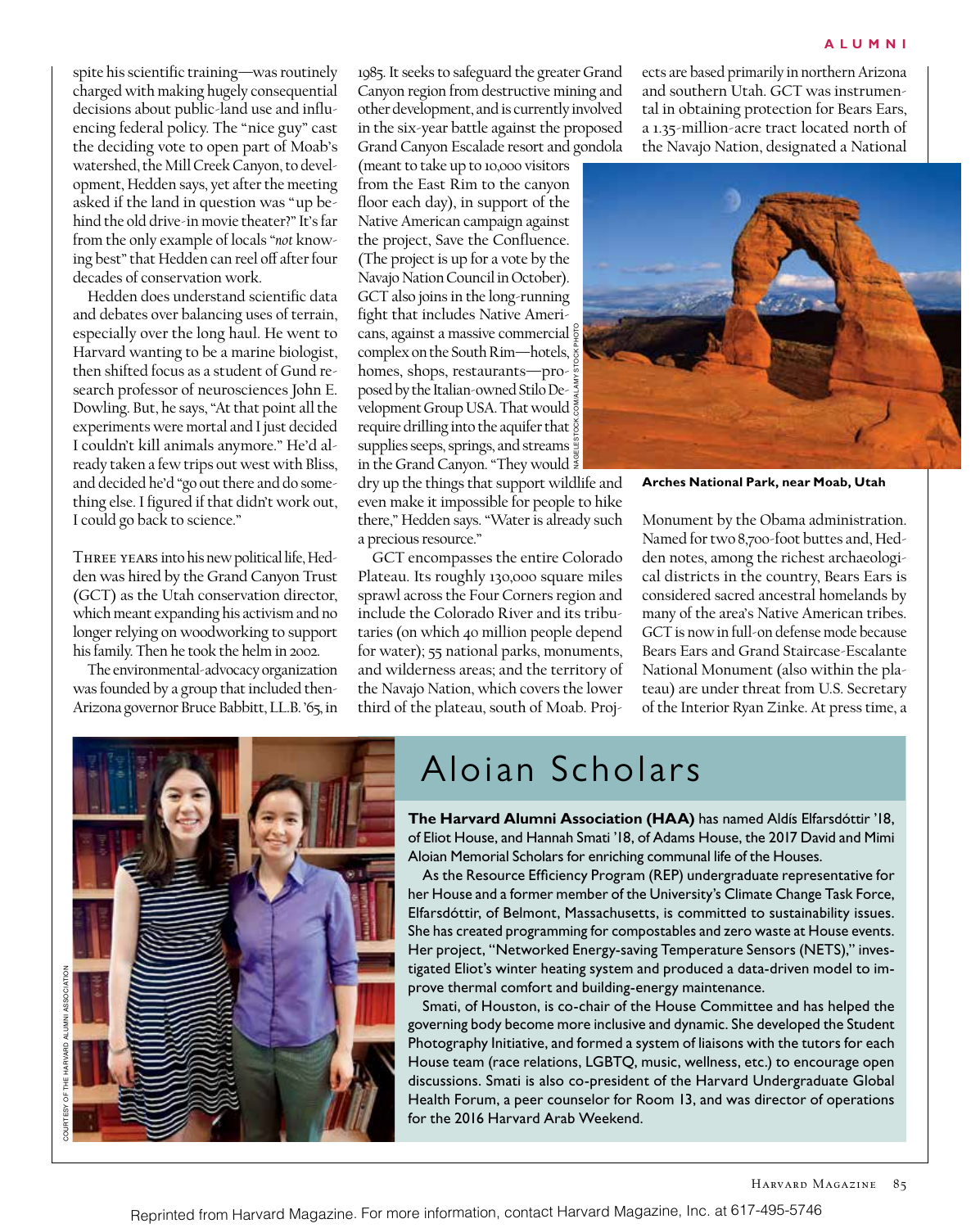

**A glimpse of the Bears Ears National Monument, which is under threat of shrinkage by the Trump administration**

leaked copy of Zinke's memo showed radical shrinkage recommended for both those monuments, as well as others, along with changes to the land management plans in many places to allow, Hedden says, for "traditional uses. Meaning: oil and gas and mining. In essence, it's an attempt admininstratively to make the American Antiquities Act of 1906 meaningless." GCT and many other groups, including the tribes who worked

for the designation of Bears Ears, he adds, are "ready to sue as soon as the president does something like that that is beyond his authority."

During his tenure, Hedden has established new and stronger relationships with tribal communities and developed a program that fosters inter-tribal collaboration and sustainable economic development. He has also doubled GCT's budget to \$4 million, (mostly from major STEVE GREENWOOD/ALAMY STOCK PHOTO

three decades.

til 2013.

donors and foundations, but helped by dues from 3,500 members) and has bolstered an already powerful board of trustees. That includes Native American Rights Fund executive director John E. Echohawk and University of Arizona law school professor Rebecca Tsosie, an expert on indigenous peoples' law, along with Hansjörg Wyss, M.B.A. '65, a funder of bioengineering at Harvard, and Texas billionaire David Bonderman, LL.B. '66, founding partner of TPG Capital. Hedden also recruited his College roommate, Washington, D.C., attorney Ty Cobb '72, who as a young lawyer took on, pro bono, and won a challenge on behalf of GCT and others to the harmful fluctuating water flows of the Glen Canyon Dam. (In July Cobb resigned from the GCT board, which he'd chaired for four years, to join the Trump administration.)

The organization operates within a web of richly vested interests vying for land and resources, Hedden notes, even as the "industrial-strength tourist industry" and climate change are irrevocably altering the landscape.

The Moab area is overridden with car traffic and people, including local residents, he says, who "tear up and down the high desert hills and canyons in off-road vehicles, or mountain bike all over, zoom around on the river in motorboats and jet skis." Surrounding towns don't want to become another Moab, he says, yet when he asks, "'Is there one activity you are willing to forbid, so that won't happen?' they look at me blankly. They don't even comprehend what I'm asking them. They're like, 'Hey, this is a free country, people can do what they want.' And I say, 'Yes, that's what's happening in Moab.'"

Even the animals can't find refuge. "Hunters are going into the back country with fourwheelers and shooting" deer, he says. "There's

### Hiram S. Hunn Awards for Alumni

**In October,** seven alumni received Hiram S. Hunn Memorial Schools and Scholarships Awards from the College's Office of Admissions and Financial Aid for their volunteer efforts to recruit and interview prospective undergraduates.

**Peter J. Bernbaum '71,** of Rye Brook, New York, has been interviewing candidates since 1975, mainly with the Harvard-Radcliffe Club of Westchester's schools and scholarships committee.

**Lindsay Brew '66,** of Tucson, has been an alumni interviewer for more than three decades, including as president of the Harvard Club of Southern Arizona (from 1993 to 2000), and has chaired the club's schools and scholarships committee since 1994.

**John Daley '61,** of Needham, Massachusetts, and his wife, Marion, devoted more than 30 years to the Harvard College

Host Family Freshman Program, and he has interviewed applicants for more than 20 years.

**Joel Z. Eigerman '63,** of Cambridge, recently retired after more than **Bernbaum**



**Peter J.** 

**Lindsay Brew**



**Joel Z. Eigerman**



group that covers the western section of Los Angeles.

20 years as chair of the Cambridge schools and scholarships committee, and has met with prospective students for more than

**Diane Feldman '80,** of Highland Park, New Jersey, has in-

**Tom J. Karr '84,** of Washington, D.C., co-chaired the District's College admissions interviewing group from 2003 to 2007, and then became co-chair of the Harvard Club of Washington D.C.'s metropolitan-area school and scholarships committee un-

**Hannah J. Zackson '76,** moved to Los Angeles in 1991 and joined the Harvard Club of Southern California and its schools and scholarships committee; ultimately she became chair of the

terviewed students from her home state since 1981.

**Feldman**





**Hannah J. Zackson**

86 NOVEMBER - DECEMBER 2017

Reprinted from Harvard Magazine. For more information, contact Harvard Magazine, Inc. at 617-495-5746